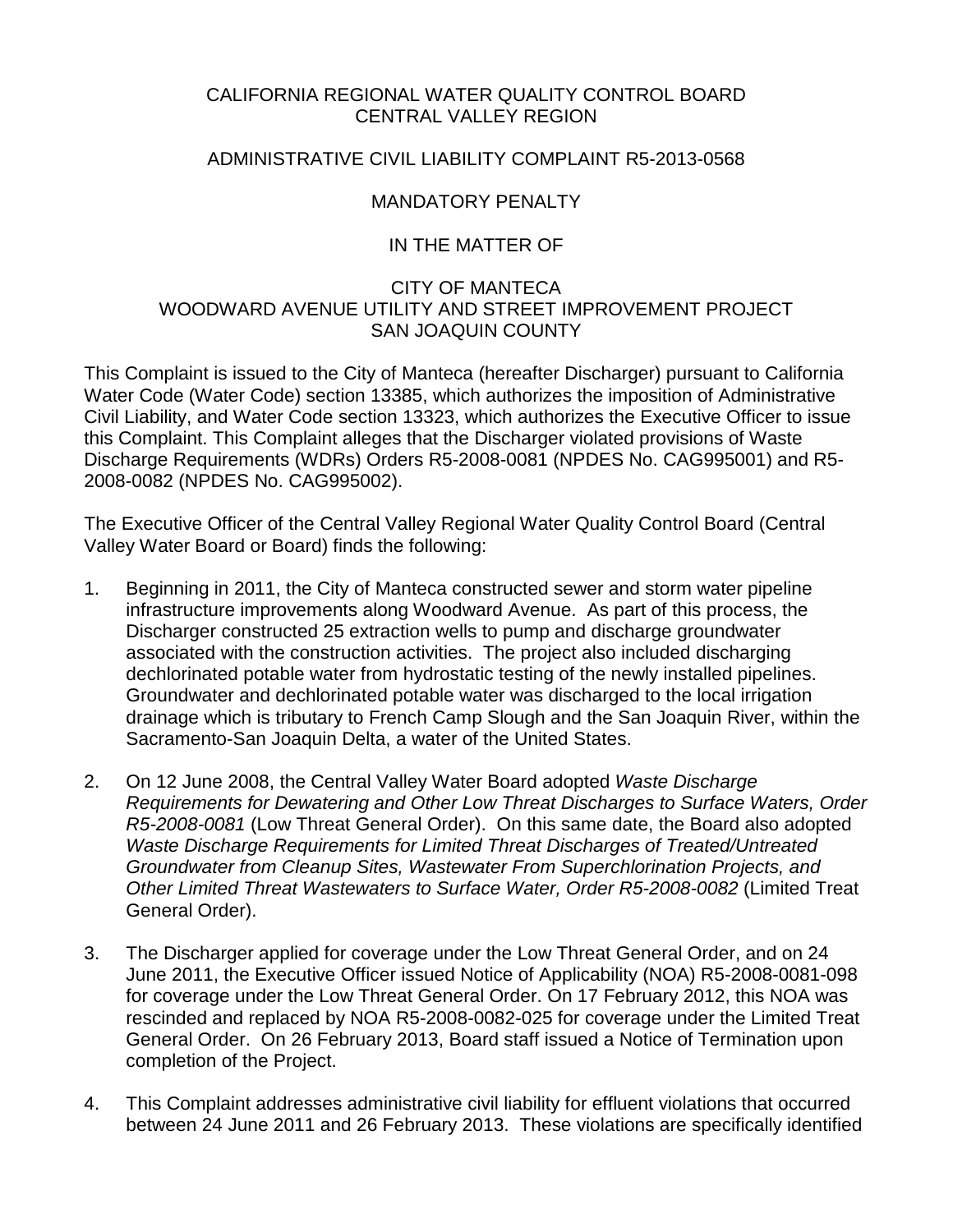ADMINISTRATIVE CIVIL LIABILITY COMPLAINT R5-2013-0568 -2- MANDATORY PENALTY CITY OF MANTECA WOODWARD AVENUE UTILITY AND STREET IMPROVEMENT PROJECT SAN JOAQIN COUNTY

in Attachment A to this Complaint as subject to mandatory minimum penalties. Attachment A is attached hereto and incorporated herein by reference.

- 5. On 8 July 2013, Central Valley Water Board staff issued the Discharger a Notice of Violation and draft Record of Violations (ROV) for effluent limitation violations that occurred between 24 June 2011 and 26 February 2013. On 30 July 2013, the Discharger responded to the ROV, agreed with the violations and requested minor corrections. Board staff made the applicable corrections. Board staff also reassessed the violations and added the 5 October 2011 one-hour average total chlorine residual violation, as listed in Attachment A to the Complaint.
- 6. Water Code section 13385(h) and (i) require assessment of mandatory penalties and state, in part, the following:

Water Code section 13385(h)(1) states:

Notwithstanding any other provision of this division, and except as provided in subdivisions  $(i)$ ,  $(k)$ , and  $(l)$ , a mandatory minimum penalty of three thousand dollars (\$3,000) shall be assessed for each serious violation.

Water Code section 13385 (h)(2) states:

For the purposes of this section, a "serious violation" means any waste discharge that violates the effluent limitations contained in the applicable waste discharge requirements for a Group II pollutant, as specified in Appendix A to Section 123.45 of Title 40 of the Code of Federal Regulations, by 20 percent or more or for a Group I pollutant, as specified in Appendix A to Section 123.45 of Title 40 of the Code of Federal Regulations, by 40 percent or more.

Water Code section 13385 subdivision (i)(1) states, in part:

Notwithstanding any other provision of this division, and except as provided in subdivisions  $(i)$ ,  $(k)$ , and  $(l)$ , a mandatory minimum penalty of three thousand dollars (\$3,000) shall be assessed for each violation whenever the person does any of the following four or more times in any period of six consecutive months, except that the requirement to assess the mandatory minimum penalty shall not be applicable to the first three violations:

- A) Violates a waste discharge requirement effluent limitation.
- B) Fails to file a report pursuant to Section 13260.
- C) Files an incomplete report pursuant to Section 13260.
- D) Violates a toxicity effluent limitation contained in the applicable waste discharge requirements where the waste discharge requirements do not contain pollutant-specific effluent limitations for toxic pollutants.
- 7. Water Code section 13323 states, in part:

Any executive officer of a regional board may issue a complaint to any person on whom administrative civil liability may be imposed pursuant to this article. The complaint shall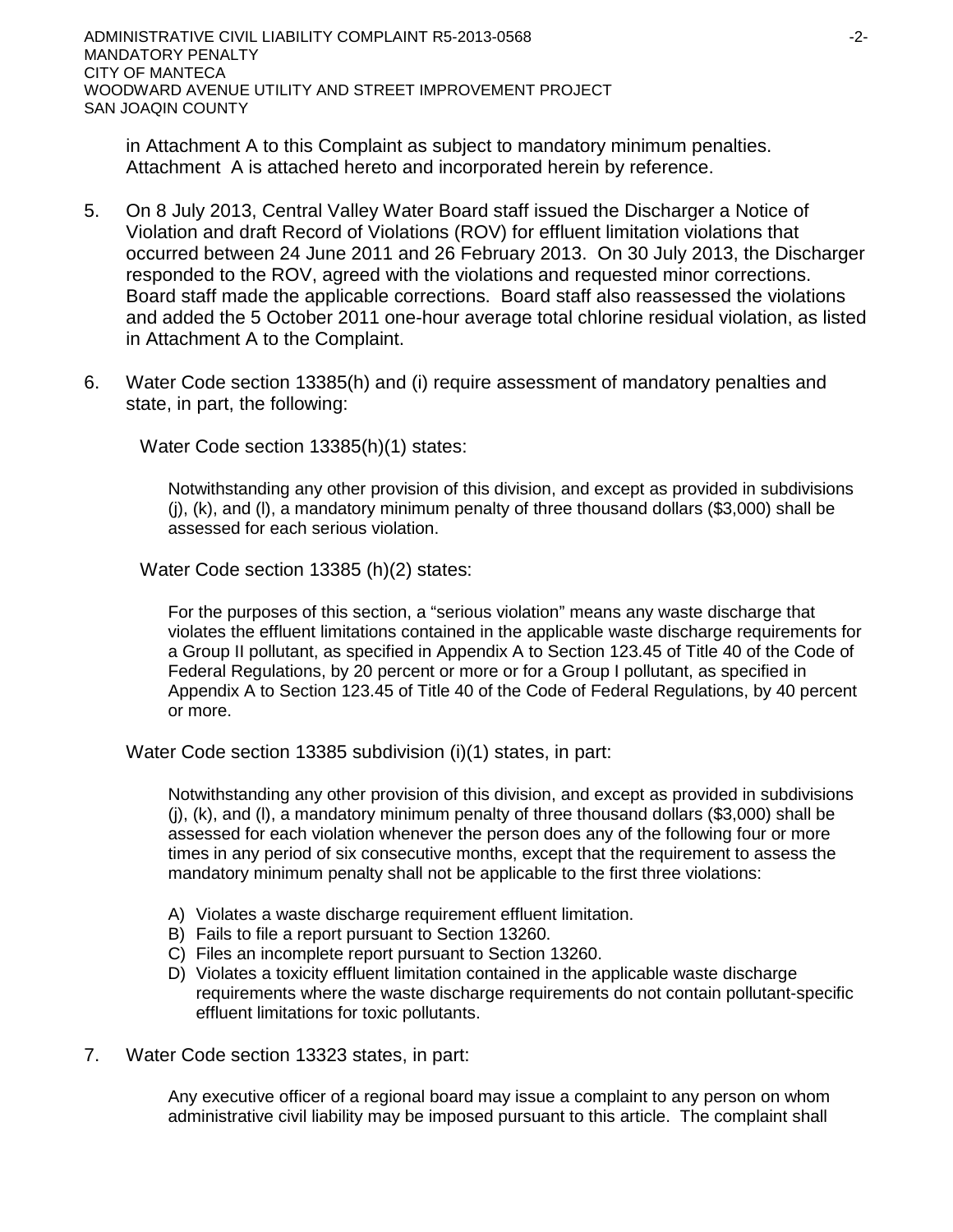allege the act or failure to act that constitutes a violation of law, the provision authorizing civil liability to be imposed pursuant to this article, and the proposed civil liability.

- 8. WDRs Order R5-2008-0081, Effluent Limitations IV.A.1. includes, in part, the following effluent limitations:
	- a. The discharge of pollutants from dewatering and other low threat discharges shall not exceed the following effluent limitations:

|                               |       | <b>Effluent Limitations</b> |                   |                      |  |
|-------------------------------|-------|-----------------------------|-------------------|----------------------|--|
| <b>Parameter</b>              | Units | <b>Average Monthly</b>      | Weekly<br>Average | <b>Maximum Daily</b> |  |
| <b>Total Suspended Solids</b> | mg/L  | 10                          | 15                | 30                   |  |

- 9. WDRs Order R5-2008-0081, Effluent Limitations IV.A.1. includes, in part, the following effluent limitations:
	- b. **Total Residual Chlorine**. Effluent total residual chlorine shall not exceed:
		- i 0.011 mg/L, as a 4-day average; and
		- ii. 0.019 mg/L, as a 1-hour average.
- 10. WDRs Order R5-2008-0082, Effluent Limitations V.B.4., include, in part, the following effluent limitation:
	- 4. The pH of all limited threat discharges within the Sacramento and San Joaquin River Basins (except Goose Creek) shall at all times be within the range of 6.5 and 8.5.
- 11. According to the Discharger's self-monitoring reports, the Discharger committed six (6) serious Group I violations of the above effluent limitations contained in WDRs Order R5- 2008-0081. These violations are defined as serious because measured concentrations of Group I constituents exceeded maximum prescribed levels in WDRs Order R5-2008-0081 by 40 percent or more. The mandatory minimum penalty for these serious violations is **eighteen thousand dollars (\$18,000)**.
- 12. According to the Discharger's self-monitoring reports, the Discharger committed two (2) serious Group II violations of the above effluent limitations contained in WDRs Order R5- 2008-0081. These violations are defined as serious because measured concentrations of Group II constituents exceeded maximum prescribed levels in WDRs Order R5-2008- 0081 by 20 percent or more. The mandatory minimum penalty for these serious violations is **six thousand dollars (\$6,000)**.
- 13. According to the Discharger's self-monitoring reports, the Discharger committed eleven (11) non-serious violations of the above effluent limitation contained in Orders R5-2008- 0081 and R5-2008-0082. All eleven non-serious violations are subject to mandatory penalties under Water Code section 13385 subdivision (i)(1) because these violations were preceded by three or more similar violations within a 180-day period. The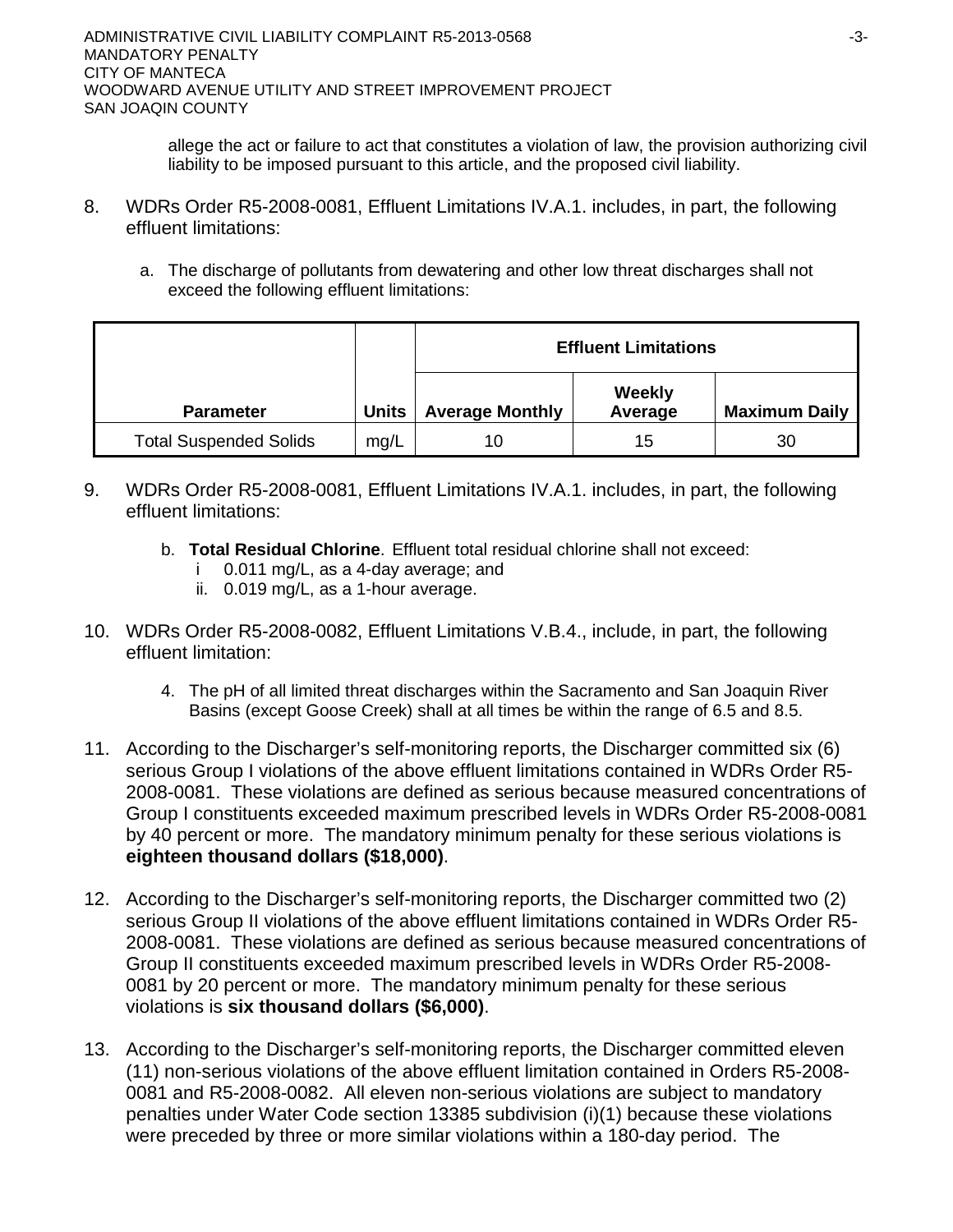ADMINISTRATIVE CIVIL LIABILITY COMPLAINT R5-2013-0568 4-4-MANDATORY PENALTY CITY OF MANTECA WOODWARD AVENUE UTILITY AND STREET IMPROVEMENT PROJECT SAN JOAQIN COUNTY

mandatory minimum penalty for this non-serious violation is **thirty three thousand dollars (\$33,000)**.

- 14. The total amount of the mandatory penalties assessed for the alleged effluent violations is **fifty seven thousand dollars (\$57,000).** As stated herein, a detailed list of the alleged effluent violations is included in Attachment A. This Complaint addresses administrative civil liability for violations that are specifically identified in Attachment A.
- 15. Issuance of this Administrative Civil Liability Complaint to enforce Water Code Division 7, Chapter 5.5 is exempt from the provisions of the California Environmental Quality Act (Pub. Resources Code section 21000 et seq.), in accordance with California Code of Regulations, title 14, section 15321(a)(2).

## **THE CITY OF MANTECA IS HEREBY GIVEN NOTICE THAT:**

- 1. The Executive Officer of the Central Valley Water Board proposes that the Discharger be assessed an Administrative Civil Liability in the amount of **fifty seven thousand dollars (\$57,000)**.
- 2. A hearing on this matter will be held at the Central Valley Water Board meeting scheduled on **5/6 December 2013**, unless the Discharger does one of the following by **8 October 2013**:
	- a) Waives the hearing by completing the attached form (checking off the box next to Option 1) and returning it to the Central Valley Water Board, along with payment for the proposed civil liability of **fifty seven thousand dollars (\$57,000)**; or
	- b) The Central Valley Water Board agrees to postpone any necessary hearing after the Discharger requests to engage in settlement discussions by checking off the box next to Option #2 on the attached form, and returns it to the Board along with a letter describing the issues to be discussed; or
	- c) The Central Valley Water Board agrees to postpone any necessary hearing after the Discharger requests a delay by checking off the box next to Option #3 on the attached form, and returns it to the Board along with a letter describing the issues to be discussed.
- 3. If a hearing on this matter is held, the Central Valley Water Board will consider whether to affirm, reject, or modify the proposed Administrative Civil Liability, or whether to refer the matter to the Attorney General for recovery of judicial civil liability.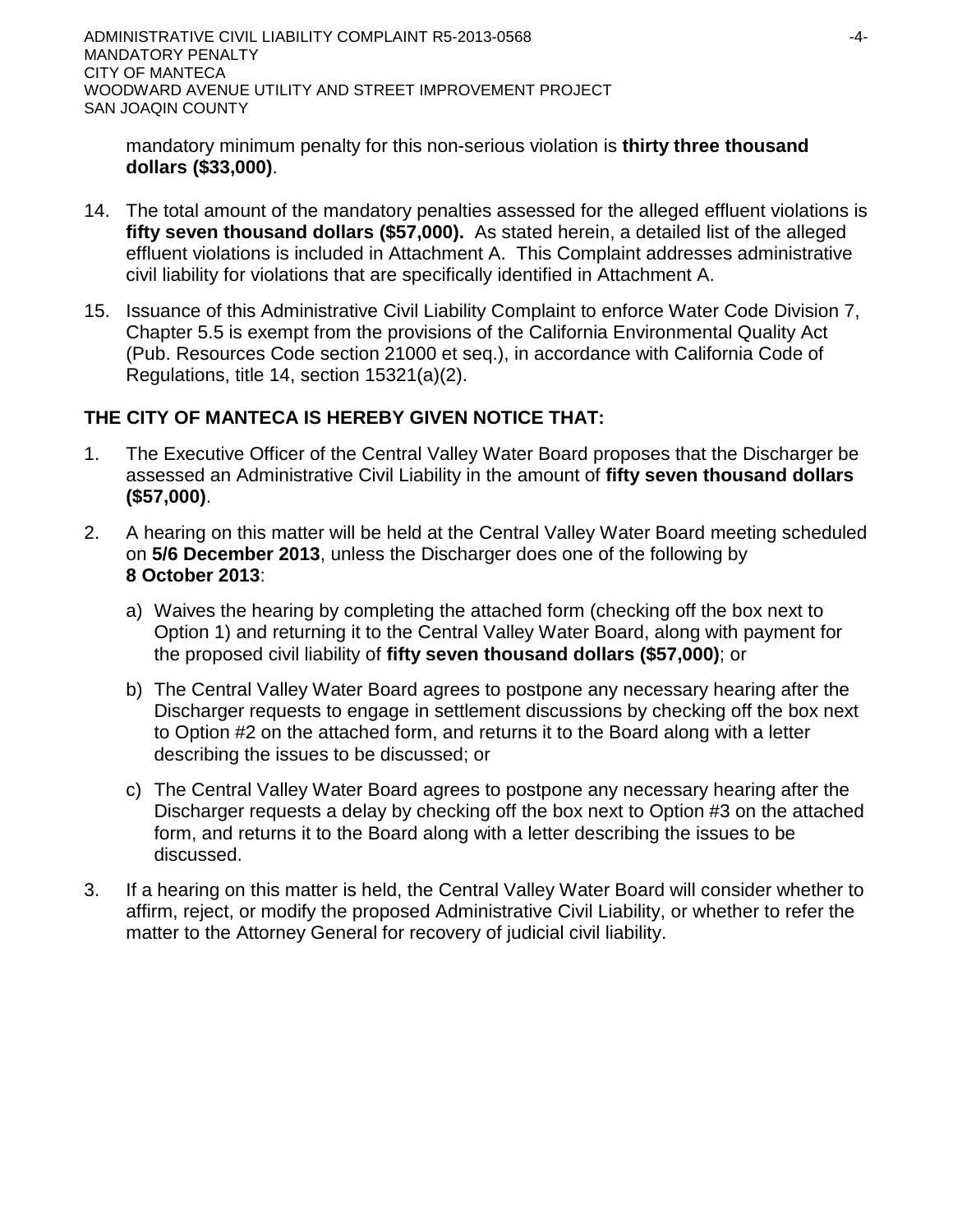4. If this matter proceeds to hearing, the Executive Officer reserves the right to amend the proposed amount of civil liability to conform to the evidence presented, including but not limited to, increasing the proposed amount to account for the costs of enforcement (including staff, legal and expert witness costs) incurred after the date of the issuance of this Complaint through completion of the hearing.

PAMELA C. CREEDON, Executive Officer

10 September 2013 DATE

Attachment A: Record of Violations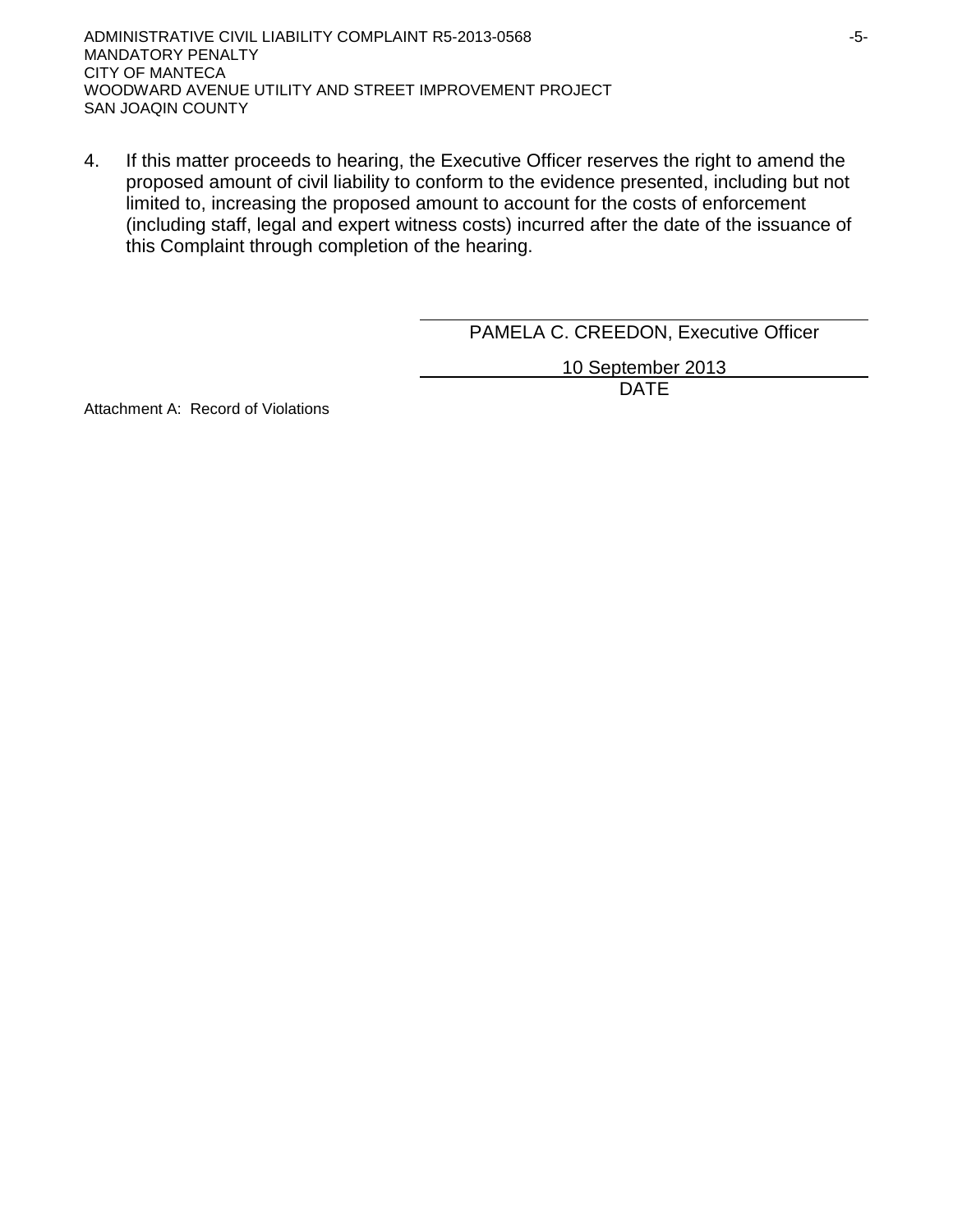#### **WAIVER FORM FOR ADMINISTRATIVE CIVIL LIABILITY COMPLAINT**

By signing this waiver, I affirm and acknowledge the following:

I am duly authorized to represent the City of Manteca (hereafter Discharger) in connection with Administrative Civil Liability Complaint R5-2013-0568 (hereafter Complaint). I am informed that California Water Code section 13323, subdivision (b), states that, "a hearing before the regional board shall be conducted within 90 days after the party has been served. The person who has been issued a complaint may waive the right to a hearing."

#### **□** *(OPTION 1: Check here if the Discharger waives the hearing requirement and will pay in full.)*

- a. I hereby waive any right the Discharger may have to a hearing before the Central Valley Water Board.
- b. I certify that the Discharger will remit payment for the proposed civil liability in the full amount of **fifty seven thousand dollars (\$57,000)** by check that references "ACL Complaint R5-2013-0568" made payable to the *State Water Pollution Cleanup and Abatement Account*. Payment must be received by the Central Valley Water Board by **8 October 2013**.
- c. I understand the payment of the above amount constitutes a proposed settlement of the Complaint, and that any settlement will not become final until after a 30-day public notice and comment period. Should the Central Valley Water Board receive significant new information or comments during this comment period, the Central Valley Water Board's Executive Officer may withdraw the complaint, return payment, and issue a new complaint. I also understand that approval of the settlement will result in the Discharger having waived the right to contest the allegations in the Complaint and the imposition of civil liability.
- d. I understand that payment of the above amount is not a substitute for compliance with applicable laws and that continuing violations of the type alleged in the Complaint may subject the Discharger to further enforcement, including additional civil liability.

**□** *(OPTION 2: Check here if the Discharger waives the 90-day hearing requirement in order to engage in settlement discussions***.)** I hereby waive any right the Discharger may have to a hearing before the Central Valley Water Board within 90 days after service of the complaint, but I reserve the ability to request a hearing in the future. I certify that the Discharger will promptly engage the Central Valley Water Board Prosecution Team in settlement discussions to attempt to resolve the outstanding violation(s). By checking this box, the Discharger requests that the Central Valley Water Board delay the hearing so that the Discharger and the Prosecution Team can discuss settlement. It remains within the discretion of the Central Valley Water Board to agree to delay the hearing. Any proposed settlement is subject to the conditions described above under "Option 1."

**□** *(OPTION 3: Check here if the Discharger waives the 90-day hearing requirement in order to extend the hearing date and/or hearing deadlines. Attach a separate sheet with the amount of additional time requested and the rationale.)* I hereby waive any right the Discharger may have to a hearing before the Central Valley Water Board within 90 days after service of the complaint. By checking this box, the Discharger requests that the Central Valley Water Board delay the hearing and/or hearing deadlines so that the Discharger may have additional time to prepare for the hearing. It remains within the discretion of the Central Valley Water Board to approve the extension.

(Print Name and Title)

(Signature)

(Date)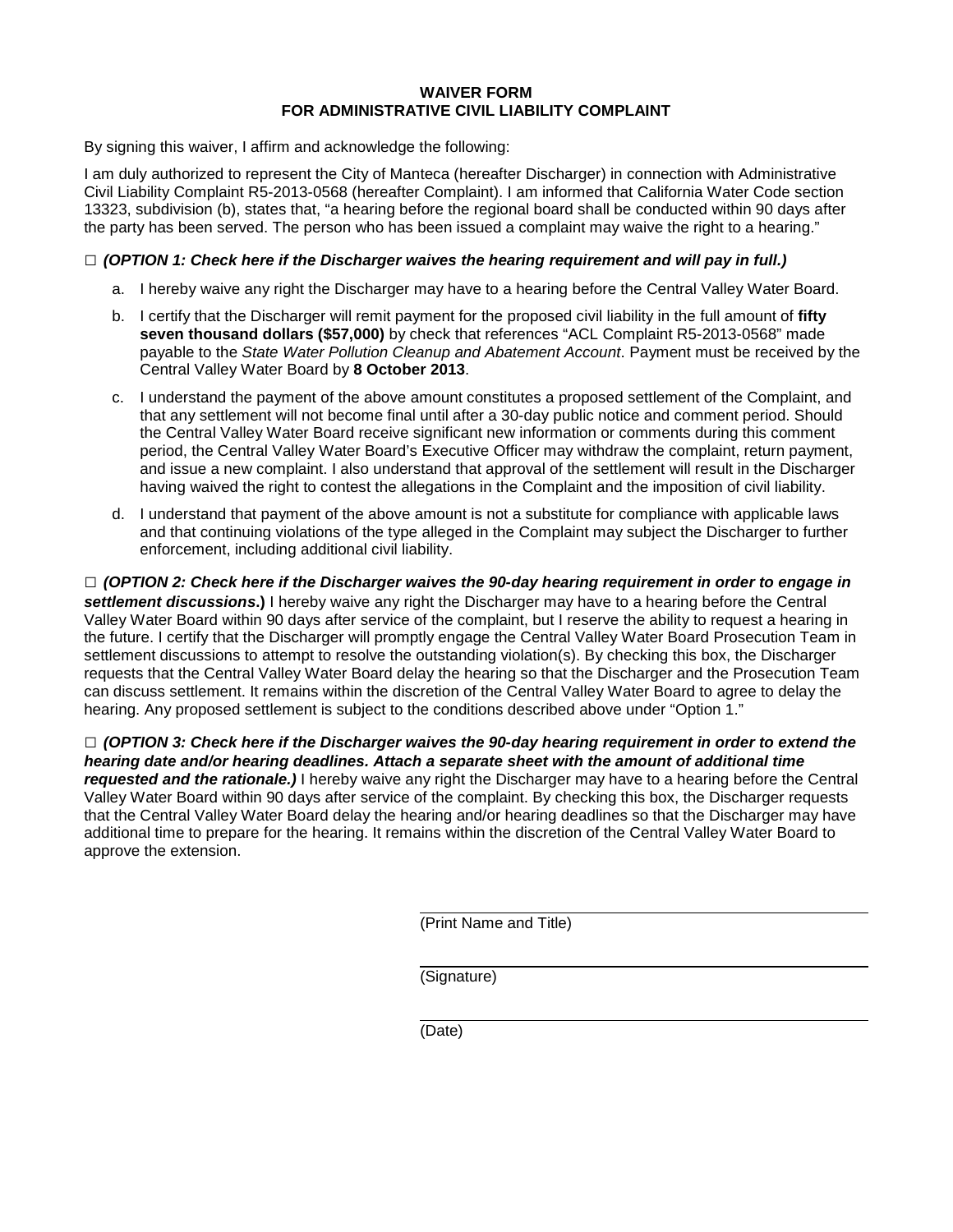#### **ATTACHACHMENT A ADMINISTRATIVE CIVIL LIABILITY COMPLAINT R5-2013-0568**

#### **City of Manteca Woodward Avenue Utility and Street Improvement Project**

RECORD OF VIOLATIONS (24 June 2011 - 26 February 2013) MANDATORY PENALTIES (Data reported under Monitoring and Reporting Programs R5-2008-0081 and R5-2008-0082)

|                                           | Date       | Parameter                      | Units | Limit    | Measured | Period                   | <b>Remarks</b> | <b>CIWQS</b> |
|-------------------------------------------|------------|--------------------------------|-------|----------|----------|--------------------------|----------------|--------------|
| Violations under NPDES Order R5-2008-0081 |            |                                |       |          |          |                          |                |              |
| 1                                         | 19-Aug-11  | <b>Total Suspended Solids</b>  | mg/L  | 30       | 62       | Daily Maximum            | 1              | 949442       |
| 2                                         | 20-Aug-11  | <b>Total Suspended Solids</b>  | mg/L  | 15       | 62       | <b>Weekly Average</b>    | 1              | 949443       |
| 3                                         | 31-Aug-11  | <b>Total Suspended Solids</b>  | mg/L  | 10       | 62       | Monthly Average          | 1              | 949447       |
| 4                                         | 17-Sep-11  | <b>Total Suspended Solids</b>  | mg/L  | 15       | 20       | <b>Weekly Average</b>    | 4              | 949445       |
| 5                                         | 30-Sep-11  | <b>Total Suspended Solids</b>  | mg/L  | 10       | 12.9     | Monthly Average          | 4              | 949450       |
| 6                                         | 5-Oct-11   | <b>Total Residual Chlorine</b> | mg/L  | $0.019*$ | 0.19     | 1-hour Average           | 2              | 952463       |
| $\overline{7}$                            | 5-Oct-11   | <b>Total Residual Chlorine</b> | mg/L  | $0.011*$ | 0.19     | 4-day Average            | 2              | 950765       |
| 8                                         | $4-Jan-12$ | <b>Total Suspended Solids</b>  | mg/L  | 30       | 67       | Daily Maximum            | 1              | 949845       |
| 9                                         | 7-Jan-12   | <b>Total Suspended Solids</b>  | mg/L  | 15       | 67       | <b>Weekly Average</b>    | 1              | 949846       |
| 10                                        | 31-Jan-12  | <b>Total Suspended Solids</b>  | mg/L  | 10       | 34       | Monthly Average          | 1              | 949847       |
| Violations under NPDES Order R5-2008-0082 |            |                                |       |          |          |                          |                |              |
| 11                                        | 15-May-12  | pH                             | S.U.  | 6.5      | 6.3      | Instantaneous<br>Minimum | 4              | 949892       |
| 12                                        | 16-May-12  | pH                             | S.U.  | 6.5      | 6.4      | Instantaneous<br>Minimum | 4              | 949893       |
| 13                                        | 17-May-12  | pH                             | S.U.  | 6.5      | 6.1      | Instantaneous<br>Minimum | 4              | 949894       |
| 14                                        | 18-May-12  | pH                             | S.U.  | 6.5      | 6.3      | Instantaneous<br>Minimum | 4              | 949895       |
| 15                                        | 18-May-12  | рH                             | S.U.  | 6.5      | 6.4      | Instantaneous<br>Minimum | 4              | 949896       |
| 16                                        | 20-May-12  | pH                             | S.U.  | 6.5      | 6.4      | Instantaneous<br>Minimum | 4              | 949897       |
| 17                                        | 20-May-12  | pH                             | S.U.  | 6.5      | 6.2      | Instantaneous<br>Minimum | 4              | 949898       |
| 18                                        | 21-May-12  | pH                             | S.U.  | 6.5      | 6.4      | Instantaneous<br>Minimum | 4              | 949899       |
| 19                                        | 25-May-12  | pH                             | S.U.  | 6.5      | 6.4      | Instantaneous<br>Minimum | 4              | 949900       |

Remarks:<br>1.

Serious Violation: For Group I pollutants that exceed the effluent limitation by 40 percent or more.

2. Serious Violation: For Group II pollutants that exceed the effluent limitation by 20 percent or more. 3. Non-serious violation falls within the first three violations in a 180-day period, thus is not subject to

mandatory minimum penalties.

4. Non-serious violation subject to mandatory minimum penalties.